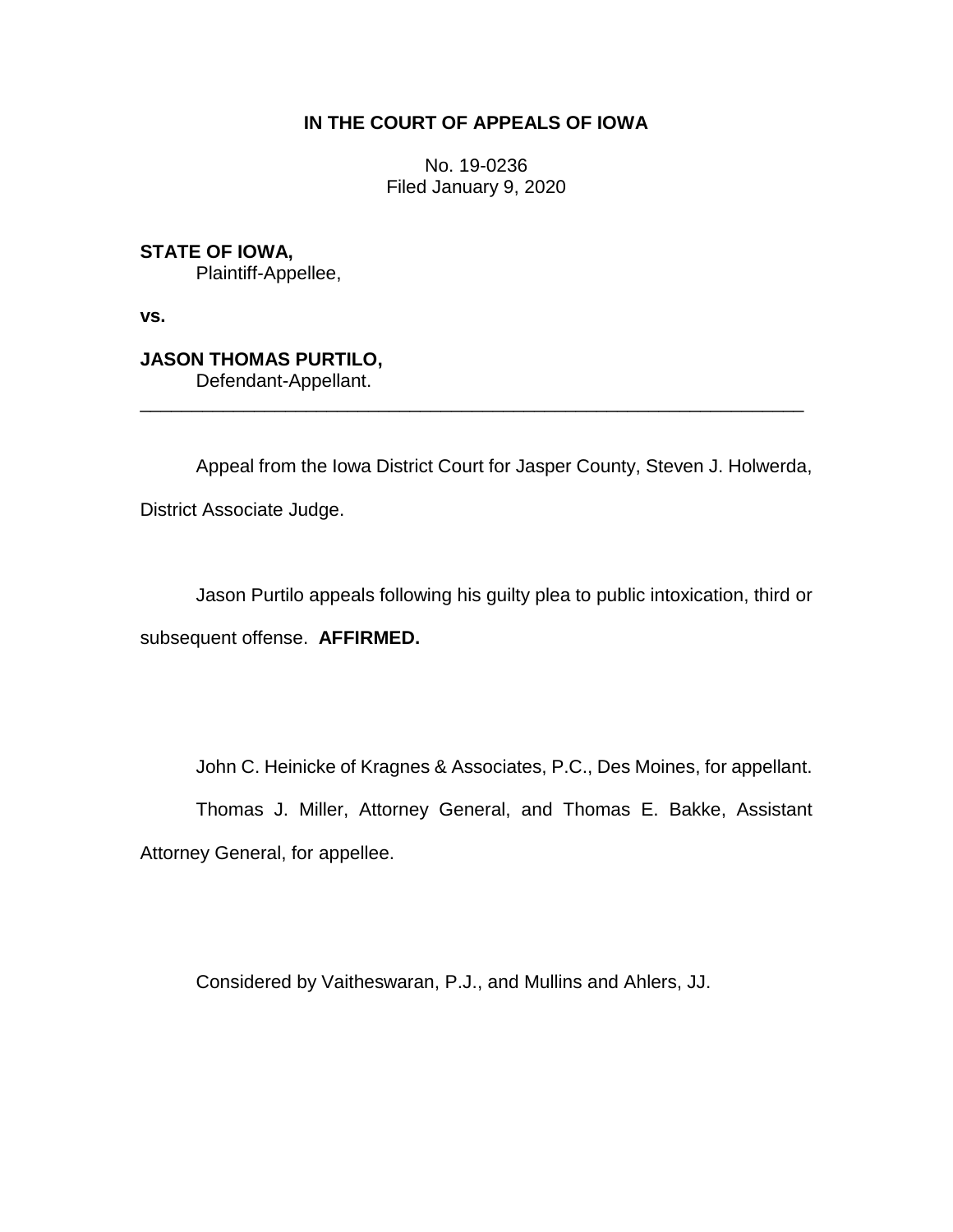## **VAITHESWARAN, Presiding Judge.**

 $\overline{a}$ 

Jason Purtilo entered a written plea of guilty to the aggravated misdemeanor crime of public intoxication, third or subsequent offense. *See* Iowa Code  $\S$ § 123.46(2), 123.91 (2018).<sup>1</sup> The district court accepted the plea, adjudged Purtilo guilty, and ordered him incarcerated for a period not exceeding two years.

On appeal, Purtilo argues the protocol for stipulations to prior convictions for sentencing enhancement purposes "should be extended to [his] case." *See State v. Harrington*, 893 N.W.2d 36, 40 (Iowa 2017); *see also State v. Smith*, 924 N.W.2d 846, 852 (Iowa 2019); *State v. Brewster*, 907 N.W.2d 489, 494 (Iowa 2018); *State v. Coleman*, 907 N.W.2d 124, 147 (Iowa 2018). The State responds that Purtilo failed to preserve error by filing a motion in arrest of judgment. *Harrington*, 893 N.W.2d at 43 ("[W]e hold that offenders in a habitual offender proceeding must preserve error in any deficiencies in the proceeding by filing a motion in arrest of judgment.").

<sup>&</sup>lt;sup>1</sup> Section 123.91 was amended effective July 1, 2019 to eliminate the enhancements for second and subsequent alcoholic beverage convictions:

Any person who has been convicted, in a criminal action, in any court of record, of a violation of a provision of this chapter *except for a violation of section 123.46*, a provision of the prior laws of this state relating to alcoholic liquors, wine, or beer which was in force prior to the enactment of this chapter, or a provision of the laws of the United States or of any other state relating to alcoholic liquors, wine, or beer, and who is thereafter convicted of a subsequent criminal offense against any provision of this chapter is guilty of the following offenses:

<sup>1.</sup> For the second conviction, a serious misdemeanor.

<sup>2.</sup> For the third and each subsequent conviction, an aggravated misdemeanor.

Iowa Code § 123.91; *but see* 2019 Iowa Acts. ch. 140, § 42. The amendment does not apply to Purtilo, whose conviction and sentence became final before the effective date.